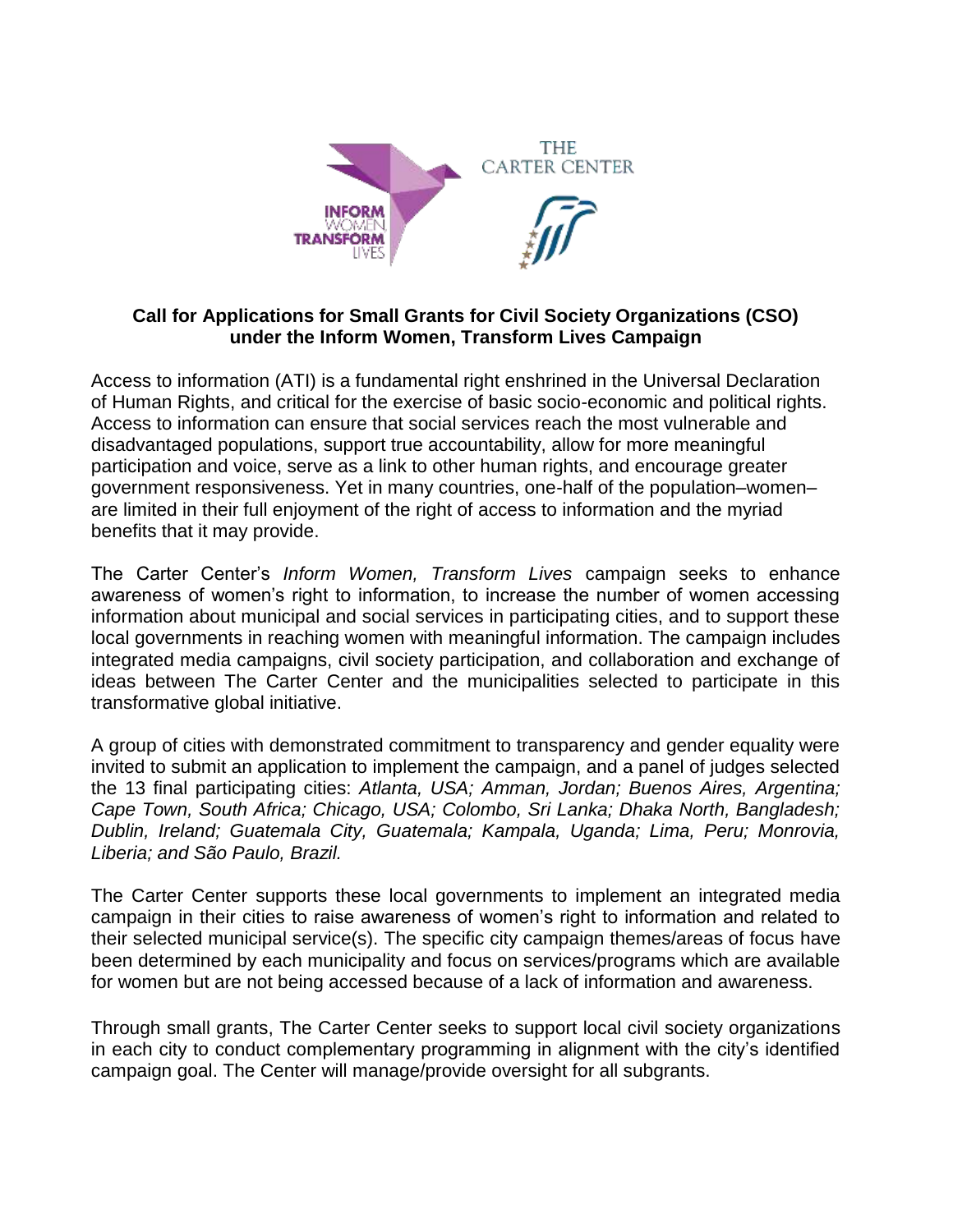#### **Issue date: November 5, 2021**

#### **Application deadline: 17:00 GMT November 25, 2021**

**Maximum total amount awarded: \$10,000 USD.** The amount of the award per organization depends on the number of awards provided, with a maximum of 2 awards.

**Duration:** Maximum of 4 months (December 1, 2021 – March 31, 2022)

#### **THEMATIC AREAS:**

- Raising awareness and usage of the Dublin City Council and the North East Inner City's webpage and hotline to ensure women in the NEIC have access to required information about municipal and social services in their area.
- Promoting the Local Enterprise Office (LEO) Dublin City services for women, including providing new and existing women-owned small businesses with the expert advice, tailored training and financial supports they need to help them thrive.

The Carter Center plans to award a small grant(s) to eligible civil society organizations (CSO) of up to a total of USD 10,000, with at most 2 grants awarded. The grants are intended exclusively to finance a limited range of activities to support the Inform Women, Transform Lives activities in Dubiln. The Carter Center invites civil society organizations legally established and operating in Dublin to submit applications, as elaborated in this notice<sup>1</sup>. Each organization may submit only one application.

Women-led organizations are encouraged to apply.

### **ILLUSTRATIVE ACTIVITIES:**

 $\overline{\phantom{a}}$ 

- Community-based activities to demonstrate the value of access to information for women,
- Short-term projects that creatively raise awareness of access to information,
- Engage and/or assist women to seek and use public information, with a focus on the information/services being promoted and disseminated as part of the city's Inform Women, Transform Lives campaign,
- Case studies of increasing awareness and/or women successfully accessing and using information to their benefit.

 $1$  This notice forms the basis for applying for a small grant under the Inform Women, Transform Lives campaign. It must neither be construed as an agreement nor as a confirmation of an award by The Carter Center to any entity. Consequently, The Carter Center is not liable for any financial obligations, or otherwise, incurred by any entity in responding to this advertisement. The Carter Center will not approve such costs as part of any grant budget, and an awardee must not use the grant funds to cover such costs.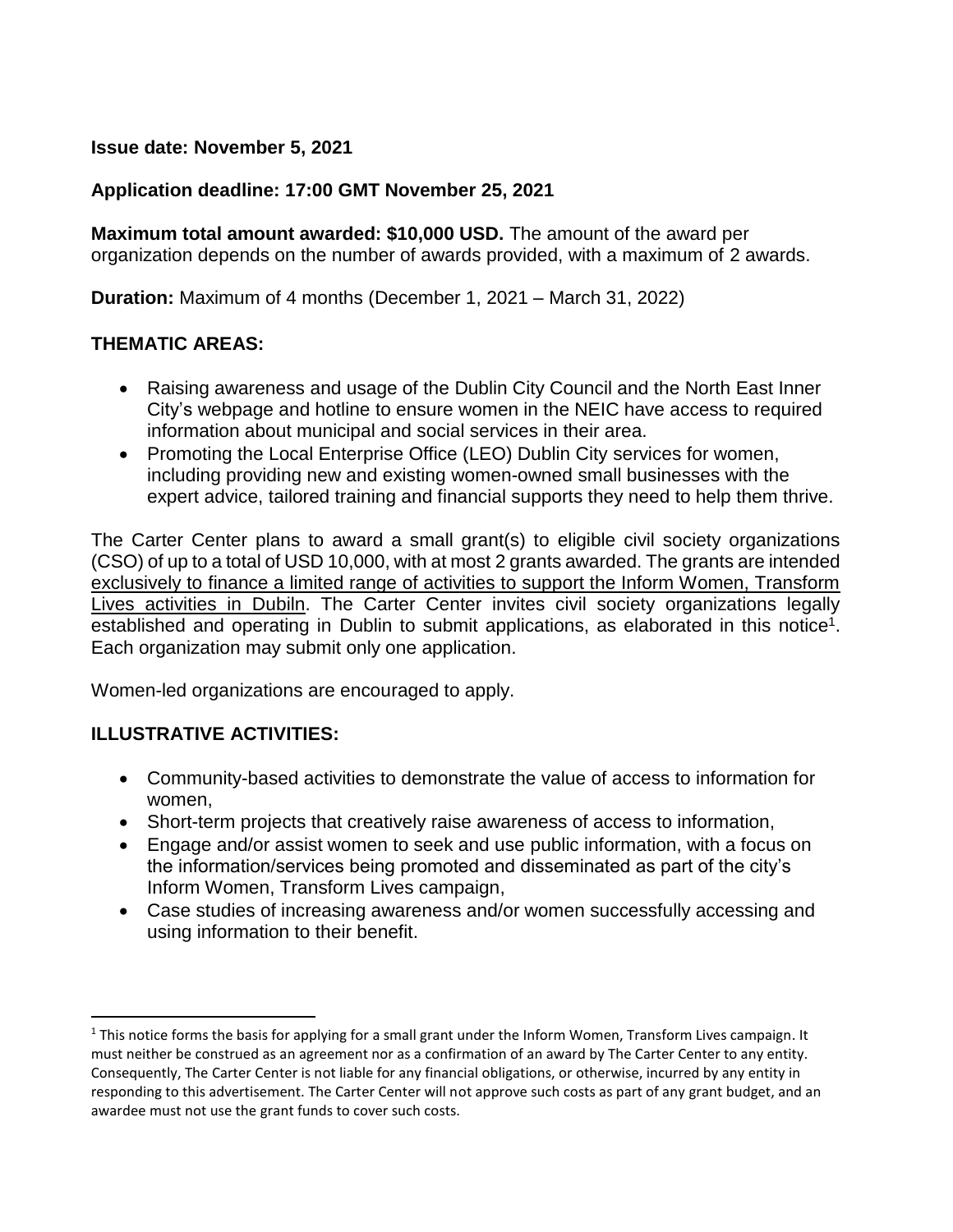Applicants are encouraged to be creative and cost-effective in their ideas of how to effectively raise awareness, engage, and/or support women to access information and encourage increased use of the city services. Applicants must align their proposals with one or more of the thematic areas as designed by the city.

# **SUBMISSION:**

Applicants should submit their documents to [Informwomen@cartercenter.org](mailto:Informwomen@cartercenter.org) no later than 17:00 GMT on November 25, 2021 with the following subject line: "[APPLICANT ORGANIZATION NAME] Inform Women, Transform Lives DUBLIN CSO Proposal". Applications should include:

- A narrative proposal, including but not limited to:
	- o Background understanding of the issue of women's right of access to information;
	- $\circ$  A program design overview and details of potential activity(ies) and their impacts, including identified beneficiary groups and an implementation timeline;
	- o Identified working areas for the programming; and
	- o Organizational qualifications to lead this work
- A budget, detailing line item and activity costs, including staff allocation, for the suggested time-period.

The proposal should not exceed 5 pages. The Carter Center will not consider applications sent by any other means than email or to different addresses.

### **REQUIREMENTS:**

The successful local civil society organization will be required to complete a pre-award survey from The Carter Center.

# **INSTRUCTIONS TO APPLICANTS:**

### **1. Basic Parameters**

The Carter Center invites qualified parties to submit technical and financial proposals to provide services associated with the project background, based on the following:

- a. Applications must align with the services required, as described in the Terms of Reference.
- b. The Carter Center may, at its discretion, cancel the services in part or in whole.

### **2. Cost of proposal**

Costs of preparing a proposal are the applicants' responsibility, regardless of the outcome.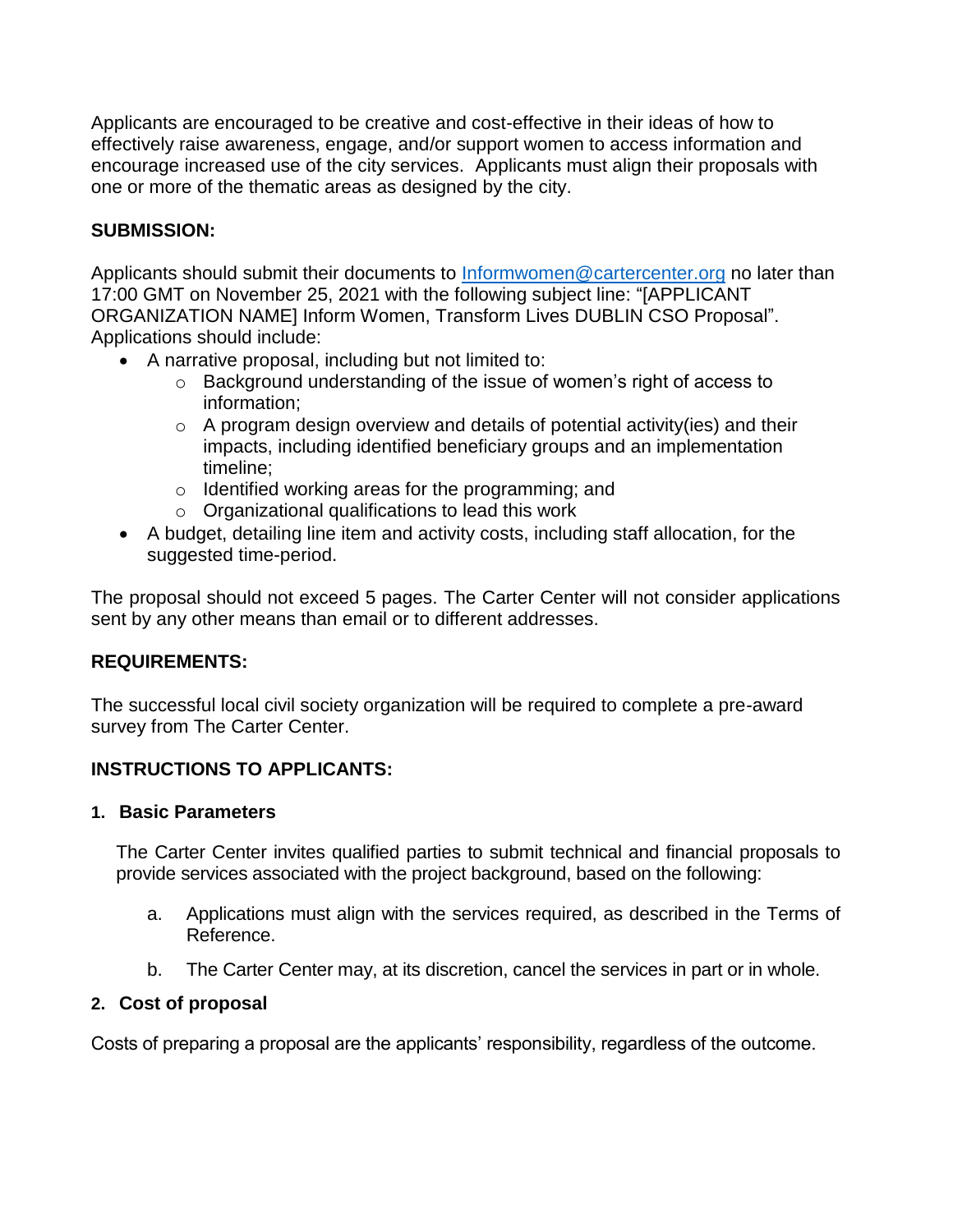## **3. Eligibility**

The Carter Center reserves the right to verify any information contained in the applicant's proposal or to request additional information after the proposal is received.

## **4. Questions related to RFP documents**

A prospective applicant requiring clarification of the required RFP documents may contact The Carter Center in writing at [Informwomen@cartercenter.org.](mailto:Informwomen@cartercenter.org) The Carter Center will respond in writing to any request for clarification of the RFP documents that it receives by November 19, 2021. All questions and clarifications will be shared with all applicants.

# **5. Language of proposal**

The proposal and all related correspondence and documents must be written in English.

### **6. Submission of proposal**

- **a.** Technical and financial proposals must be submitted using the template provided in this RFP under Annex 1. Proposals submitted in another format will not be accepted. The proposal, including all supporting documents, must be submitted in its entirety in one (1) email, with the following subject line: *[APPLICANT ORGANIZATION NAME] Inform Women, Transform Lives DUBLIN CSO Proposal*. The email text body should indicate the name and address of the applicant. Each document attached to the submission email must also include the applicant's organization name and document title. If the emails and email attachments are not marked as instructed, The Carter Center will not assume responsibility for the misplacement of any applicant documents.
- **b.** All proposals should be sent by email to the following email address: **[Informwomen@cartercenter.org](mailto:Informwomen@cartercenter.org)** and must be received by November 25, 2021, 17:00 GMT. Proposals received after the due date and time will not be accepted.

### **7. Clarification of proposals**

To assist in the examination, evaluation, and comparison of proposals, The Carter Center may request further clarification in writing from an applicant after the proposal submission deadline. To ensure timely review, any requests for further clarification or information must be answered by the applicant within 3 business days.

### **8. Proposal currencies**

All prices quoted in the financial proposal must be in United States Dollars only. The contract will be issued in United States Dollars.

### **9. Evaluation of technical and financial proposal**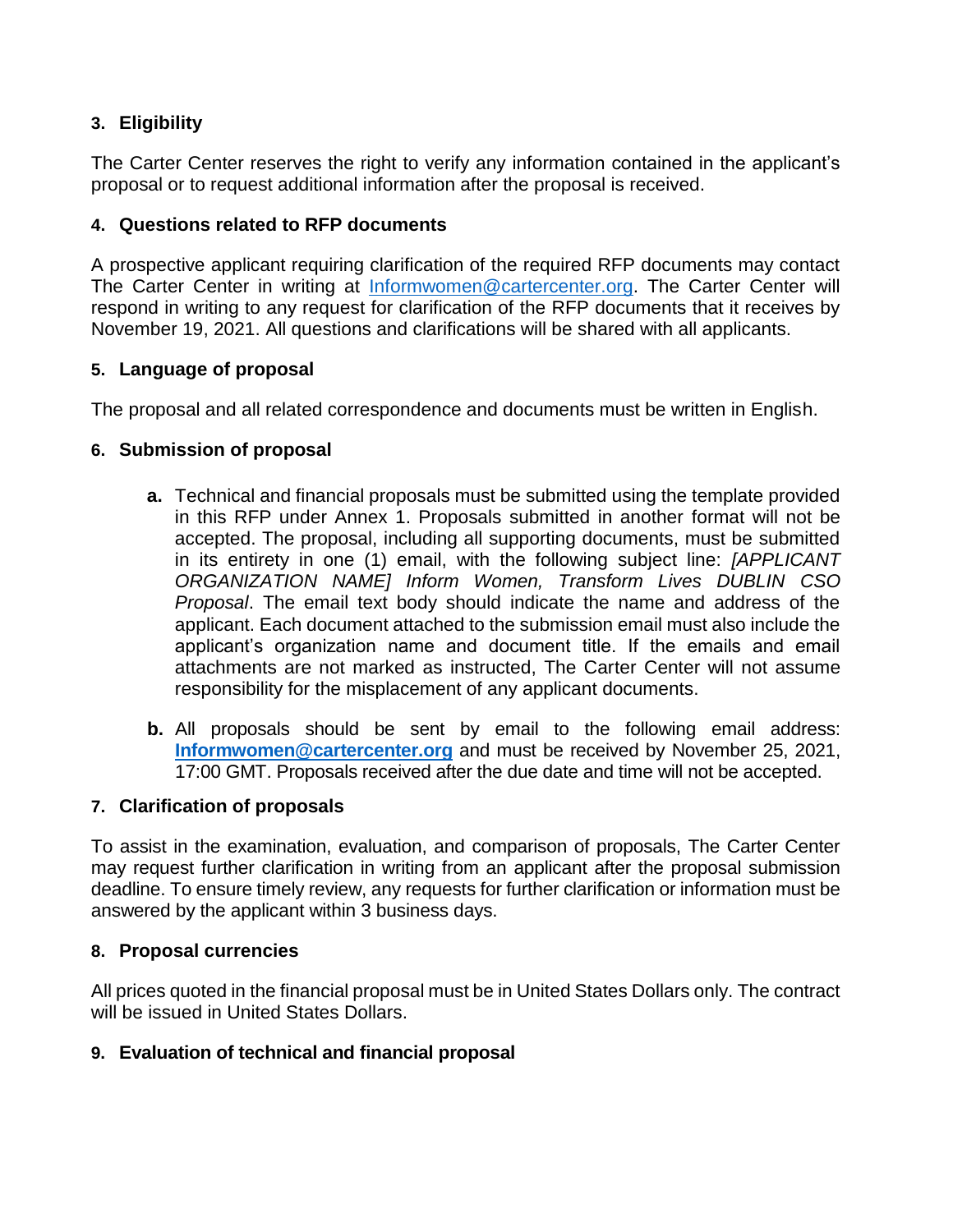### **TECHNICAL PROPOSAL**

Proposals must include the following sections (see **Annex 1** for the proposal template and detailed section descriptions):

- a. Organizational background and capacity to implement activities to achieve planned results
- b. Expected results, indicator(s), and monitoring plan (see Annex 2)
- c. Description of activities
- d. Implementation plan
- e. Supporting Materials
	- CVs for key project team members
	- Summary of previous awards and list of references

Applicants must be able to demonstrate organizational experience and ability to plan and manage programming, monitor and report on progress, and maintain financial compliance.

#### **FINANCIAL PROPOSAL**

Financial proposals will be evaluated following completion of the technical proposal evaluation and should utilize the budget template which will provided. Applicants are encouraged to develop a clear budget, with budget narrative/notes, that is realistic and includes only a small portion of costs for overhead expenses. Budgets must be consistent with proposed activities. The applicant must have the ability to account for all costs and be able to demonstrate an ability to properly reconcile expenses and maintain acceptable standards of compliance. There will be an allocation of up to \$10,000 per city. The amount of funding per organization depends on the number of awards issued per city but will not exceed two awards per city.

#### **10. Award**

The award will be made to the most qualified applicant(s) who are able to successfully demonstrate their capacity to implement the activities outlined in their proposal with the greatest efficiency and best costing. The Carter Center reserves the right to negotiate with the selected applicant(s) to adjust their proposal to meet The Carter Center's program objectives. The award will only go into effect once all components of an applicant(s)' proposal are agreed upon and an agreement between the applicant(s) and The Carter Center is signed.

The selected applicants are expected to commence providing services as of the date and time stipulated in this RFP. The award will be for an agreement for up to four months, with the firm end date of March 31, 2022.

#### **The Carter Center has the authority to cancel this RFP based on funding or poor performance.**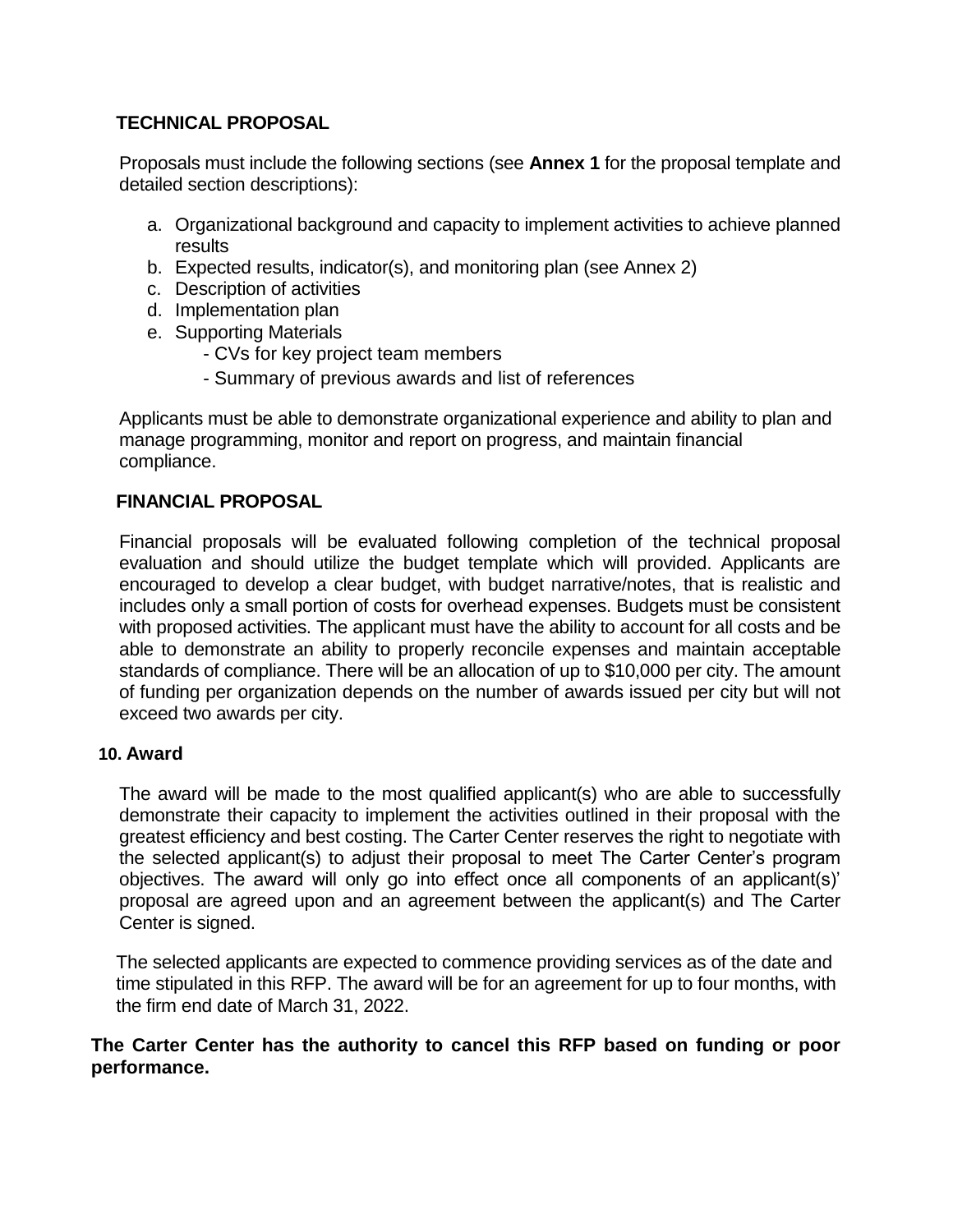#### **Annex 1**

# **Request for Proposal (RFP): Template for Proposal Submission**

**Description:** Undertake community-based activities to demonstrate the value of access to information for women, with a focus on the information being promoted and disseminated as part of the city's Inform Women, Transform Lives campaign.

# **Section 1: Organizational background and capacity to implement activities to achieve planned results (max 1 page)**

This section should provide an overview of the proposing organization, which clearly demonstrates that it has the capacity to successfully implement the proposed activities and produce results. The section may include a description of the organization, target populations and focus areas, overview of organization capacity etc.

### **Section 2: Expected Project Results and Indicators (max 1 page)**

This section should contain a clear and specific statement of what the proposal will accomplish. Key elements that must be covered in this section include the problem/challenge that the organization's programming will address, the project goals and objectives and the specific results expected through implementation of the programming described in this proposal.

### **Section 3: Description of the Technical Approach and Activities (max 2 pages)**

This section should describe the organization's technical approach to include a clear description of specific activities that will be undertaken to produce the results detailed in Section 2. All activities must include descriptions for the specific strategies that will be used to support the achievement of results. Activity descriptions should be as specific as possible, identifying **what** will be done, **who** will do it, **when** it will be done (beginning, duration, completion), and **where** it will be done. In describing the activities, the applicant should also include the types of individuals or groups involved in or benefiting from the activity.

# **Section 4: Monitoring and Evaluation Plan (max. 1/2 page plus the Log Frame)**

This section should detail how the activities in this proposal will be monitored throughout the course of the grant to ensure they happen in a timely manner and meet the goals of the project. It should contain an explanation of the performance tracking and data collection and any relevant details to better understand the log frame (Annex 2).

### **Section 5: Project Budget (please use attached template in Annex 3)**

The development and management of an accurate and value-driven budget is an important part of implementing successful activities. Budgeted costs should be realistic, and the applicant should have the ability to track and maintain proper financial oversight over all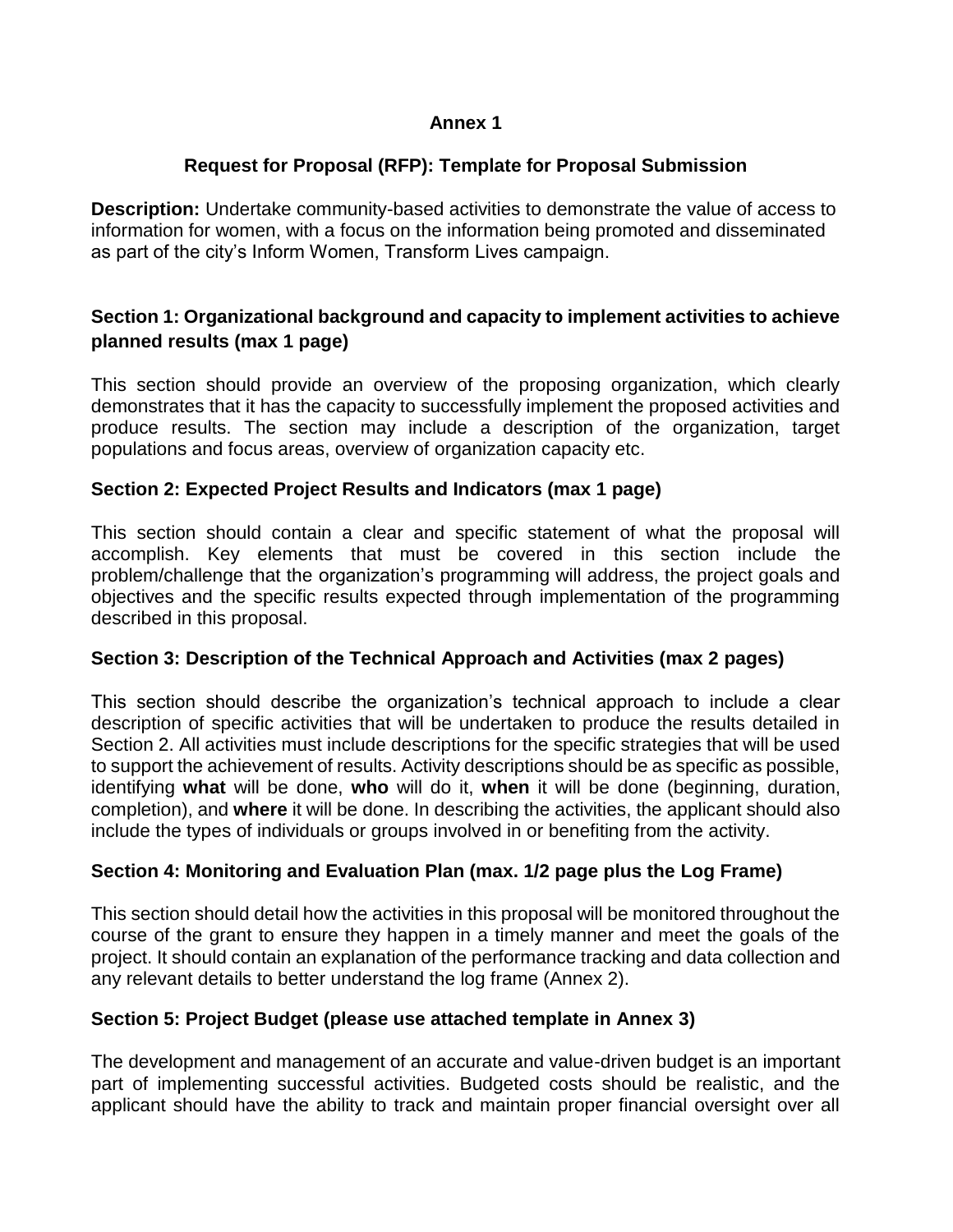expenditures. Applicants must use the budget template provided, and this should be accompanied by a budget narrative/notes. The following principles should be kept in mind while preparing the project budget.

- The budget should be realistic. Find out what planned activities will actually costs and do not assume that you will be able to achieve your deliverables for less
- The budget should include all costs associated with managing and administering the activity.
- The budget line items are general categories intended to assist in thinking through where money will be spent. If a planned expenditure does not appear to fit in any of the standard line item categories, list the item under other costs, and state what the money is to be used for.
- The figures contained in the Budget Sheet should agree with those on the proposal header and text.
- There are certain costs that the Carter Center will not cover, including equipment purchase, alcohol, payments to government officials etc.